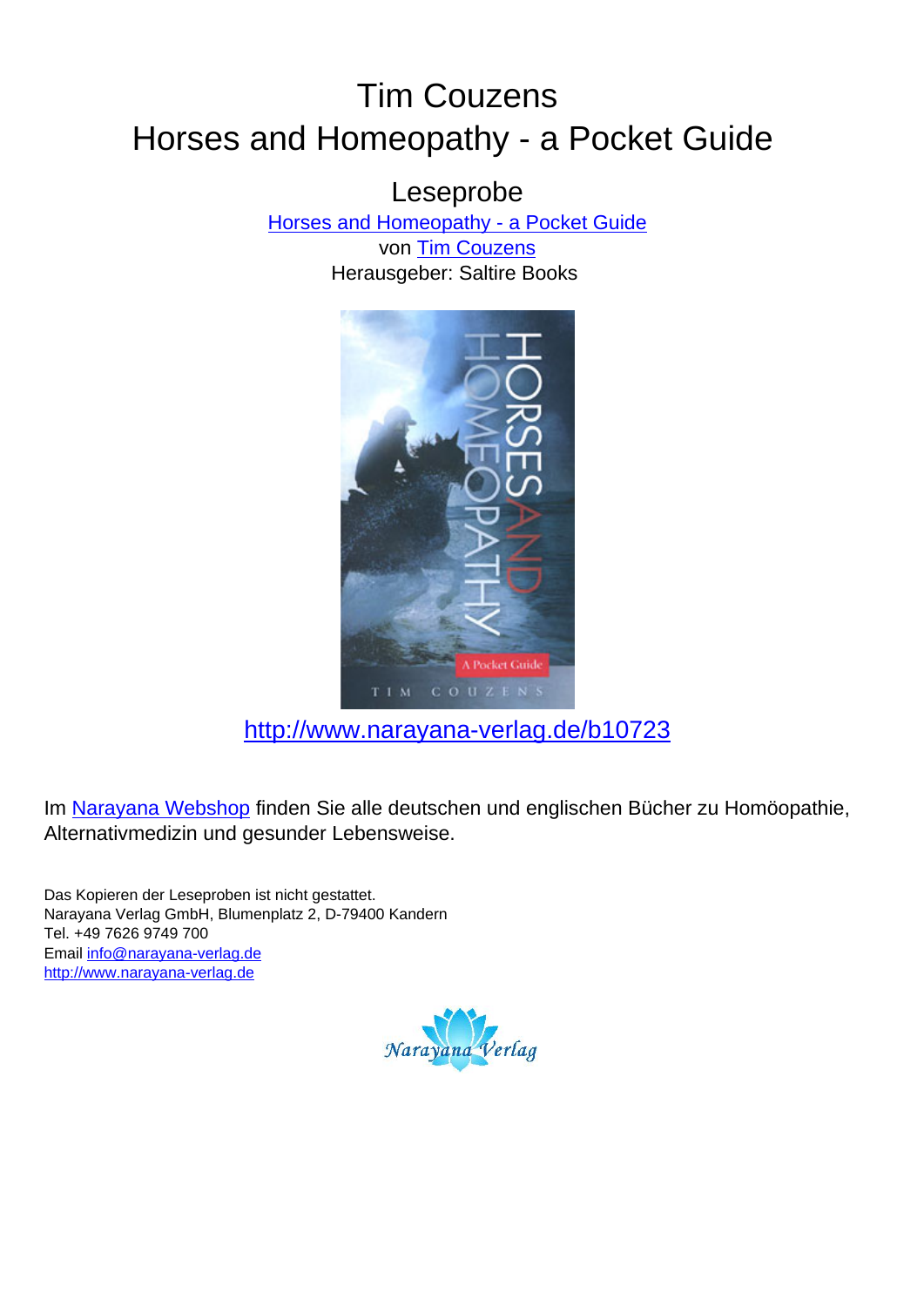## **INTRODUCTION**

Horses are unique animals. They have evolved and adapted to a huge range of environments and lifestyles. Homeopathy too has evolved. We have expanded and added to our knowledge of the remedies since Hahnemann's time. We understand them more intrinsically and can apply them more effectively in treating ill health and disease through a deeper insight.

On this basis, horses and homeopathy would seem a good partnership. These refined animals respond well to homeopathic remedies. With experience and a good basic knowledge of equine health problems, careful observation and detailed remedy knowledge, we can use the information to help treat, resolve or provide support for a vast range of conditions.

This guide has pulled together information gained over a period of over 20 years. It fulfils a need for a quick, accurate, practical and up to date book that should appeal to a wide audience; owners, yard managers and veterinary surgeons alike. However, as a concise guide, working with a good materia medica, a repertory, a detailed equine homeopathy book or alongside a homeopathic veterinary surgeon can provide additional support in choosing the correct remedy and treatment path to follow.

> Tim Couzens MRCVS, East Hoathly, February 2011